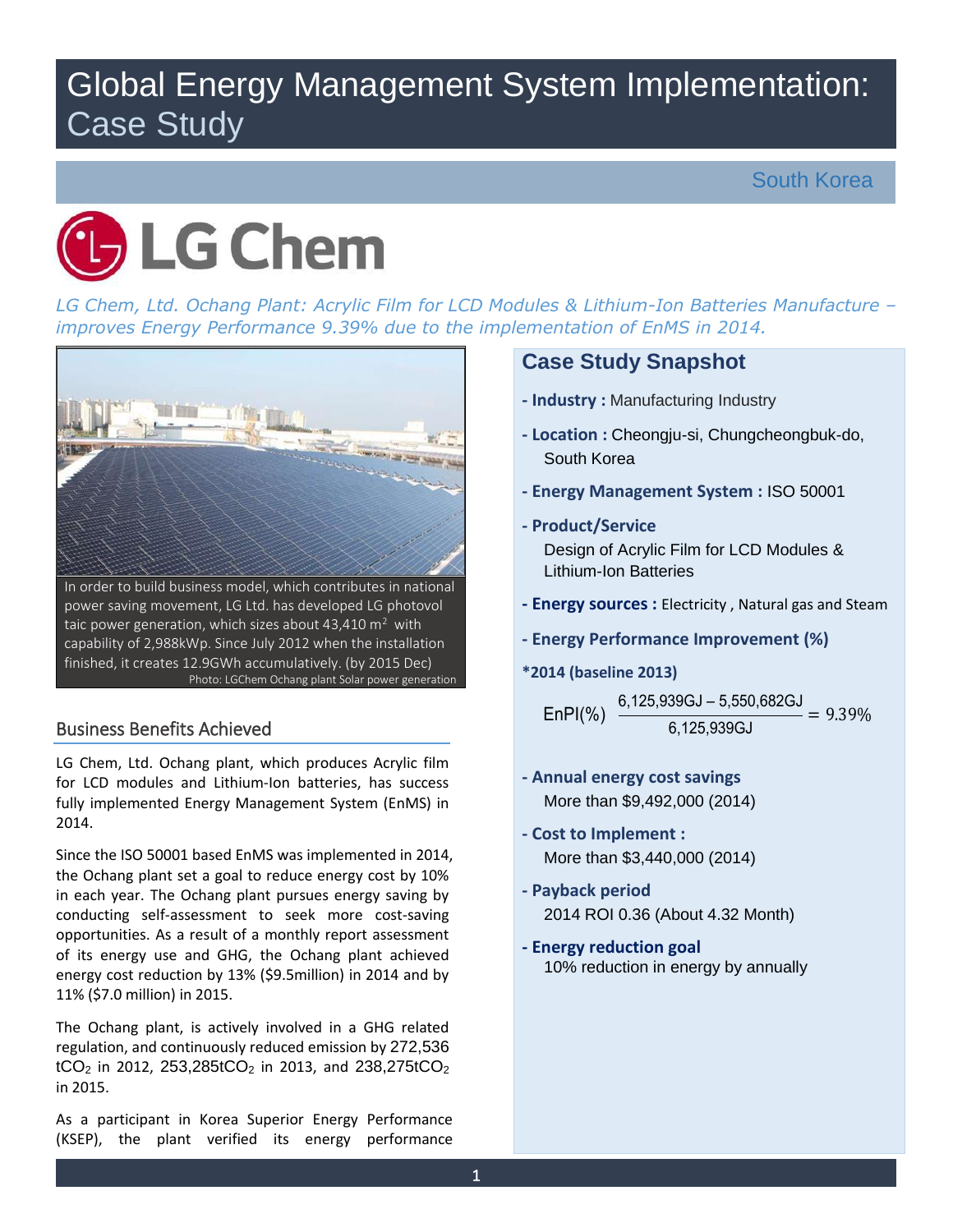improvement in 2014 with 9.39% reduction rate of energy uses. As a result, the facility earned a "Superior Energy Management certificate".

 *LG Chem will grow as a Global No. 1 Green advanced energy technology" —LG Chem CEO JinsooPark, Energy Portal "Energy is primary element in future. company with advanced energy technology. We need to put full effort to maximize energy efficiency with achievable practical goal and* 

# Company Profile

#### Korean leading Chemical Company

 Since its foundation in 1947, LG Chem has been served as Korea's representative chemical company, contributing to the development of the national economy and the improvement of the life quality through continuous quality innovation based on its stable growth. technological development, new product introduction, and

 networks at home and abroad, expanding our business into the global market. We aim to become a world-class chemical company that provides innovative materials and opportunities in IT & Electronic Materials and Energy We have established the production, sales, and R&D solutions by sharpening our competitive edge in high-value added core businesses while expanding new business Solutions. improvement in 2014 with 9.39% reduction rate of energy<br>
Meangement in Environment in future.<br>
"Meangement certificate".<br>
"Concerns the field of Northern Lemann (Products) the concerns of the symphony with advanted energy

 LG Chem, Ltd is the biggest manufacturer of large-sized Polarizer in the world market and all different kinds of batteries including Lithium-Ion batteries which LG Chem developed for the first time in Korea in 1991.

### Business Case for Energy Management

#### Our Vision

 As a materials company, LG Chem strives to create sustainable value by respecting people and respecting the environment in all of our business activities. To this end, we have chosen to include strategies for sustainability, economic, environmental, and societal management in our vision entitled "Sustainable Chemistry for Humanity and





 As one of the key materials that constitute the LCD (Liquid Crystal Display),this optical film transmits the light emitted from the LCD's backlight in a single direction while blocking the light coming from other directions. LG Chem boasts its competitiveness as the largest manufacturer of large-sized *No 1 manufacturer of large-sized Polarizer in the world market*  Polarizer in the world market.



#### *Technologies with industry-leading competitiveness*

 and anode to produce electricity. The battery is used for a variety of devices such as smartphones and laptops. In 19 99, LG Chem succeeded in developing a lithium-ion battery for the first time in Korea. Since then, It has continued to increase its sales volume in the battery market based on its competitive technologies and In the Rechargeable battery, lithium-ions move between cathode innovative product development.



 **(Advanced & ESS battery)**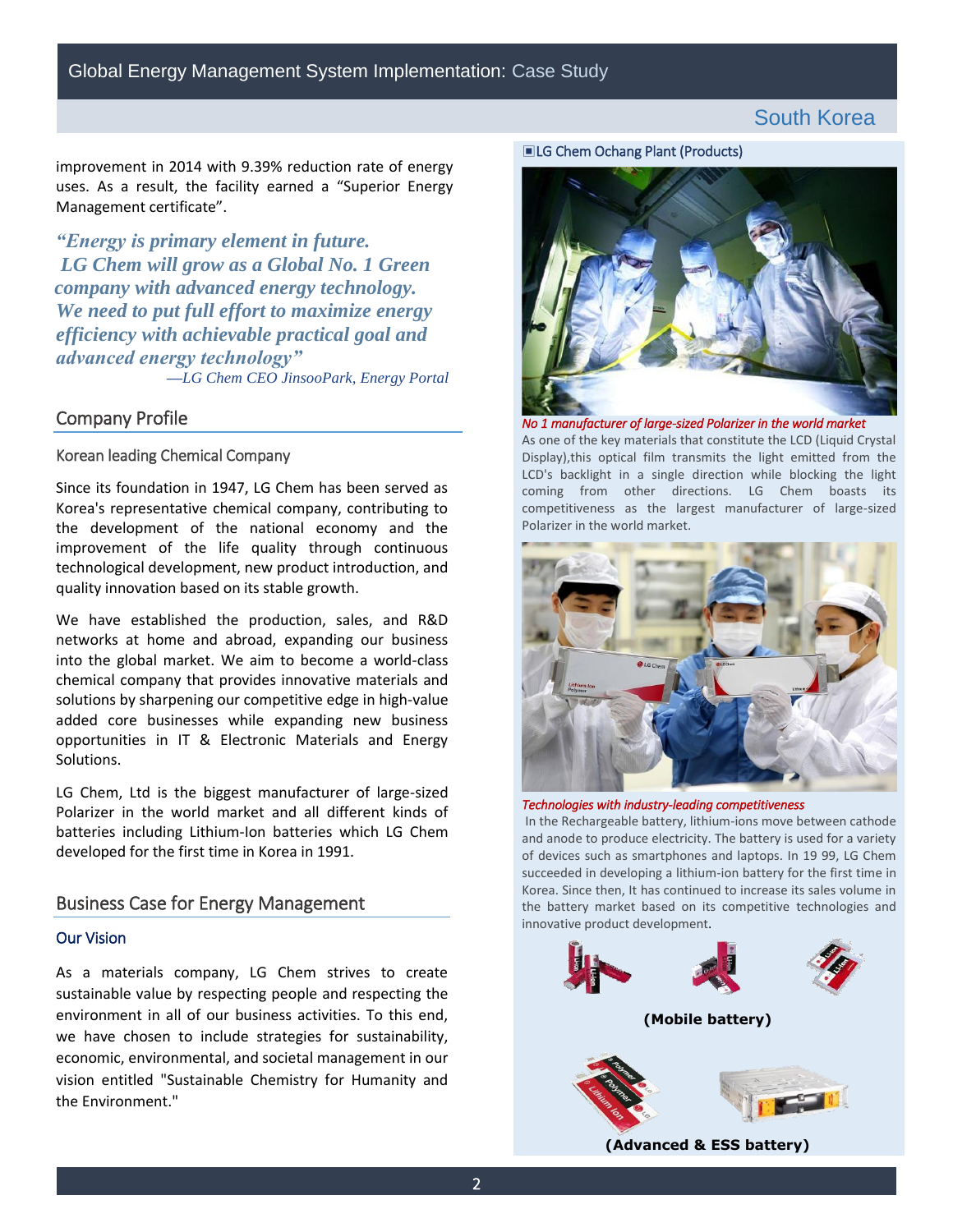to domestic and international Energy and GHG related regulation and promoting improvement in energy efficiency which leads to a goal to reduce GHG emission while value added. while value added.<br>Especially in order to respond to the government's carbon LG Chem strives to be "GREEN Company" with responding

 emission trading system to reduce 30% of national emission by 2020, LG Chem set a short and long term goal to reduce 23% of emission by 2020. To achieve that, the facility implemented an ISO 50001 based EnMS. With established full set of EnMS which includes energy goal setting, energy monitoring, training practitioners and processes. Also, LG Chem keeps promoting employee awareness about the importance of energy saving. Furthermore, in order to objectively analyze the result of the EnMS, the facility participated in KSEP which is a program that Korean Energy Agency conducts as a third meeting all requirements of ISO 50001, the facility competence of employees and management review party Measurement &Verification of EnMS.

 By sharing and supporting experience in energy saving and compliance of energy related regulations, LG Chem cooperates with partners/initiatives to grow together to gain energy sustainability which contribute to the social responsibility that a chemical company has.

 Since the LG Chem Ochang plant was established in 2004, mainly focused on operational improvement such as upgrading machines in order to improve efficiency which results in 5% saving (\$2.6 billion) annually. From 2013, Ochang plant implemented Top Management which considered as a turning point of energy saving activities, the plant pursued energy saving project. By 2012, the plant the facility achieved 10% of reduction in energy use which is doubled the result.

 Energy saving team was refined with Energy saving TFT implementation, and conducted energy audit and bench mark of leading facility's energy management system which result in 11% saving (7.9 billion). which result in 11% saving (7.9 billion).<br>In 2014, LG elaborated its energy management process by

 adopting EnMS, forming an energy committee to conduct energy reviews and report it to Top management, and (11.4 billion). Also LG gained national recognition in implement IT system based Energy management (measurement and monitoring) which achieved 13% saving,

#### **GHG Reduction Targets and Results GHG** emissions \* Scope: Domestic and global plants (Unit: 1,000 tons) **BAU** 12,757  $-23%$ **BAU** 9,992 9,821  $-16%$ 8.430 2014(Result) 2020(Target)

#### ▣ Received CDP'Climate change award' 2years

▣ LG Chem Energy GHG reduction Targets By 2020, reduce 23% of GHG emissions.

In 2014 received CDP Supply Chain as top industry, the Only "The A List" industry in Korea..

|      | LG Chem Ltd<br>Country: South Korea<br>Sector: Materials |                         | CDP<br>DRIVING SUSTAINABLE ECONOR |
|------|----------------------------------------------------------|-------------------------|-----------------------------------|
| Year | Program                                                  | <b>Disclosure Score</b> | Performance Band                  |
| 2015 | Climate Change 2015                                      | 98                      |                                   |
| 2015 | Water 2015                                               | Not Scored              | Not Available                     |
| 2015 | CDP Supply Chain 2015                                    | Not Available           | Not Available                     |
| 2014 | CDP Supply Chain 2014                                    | Not Available           | Not Available                     |
| 2014 | Climate Change 2014                                      | 99                      | Α                                 |
| 2013 | CDP Supply Chain 2013                                    | Not Available           | Not Available                     |
|      | 2013 Climate Change (Investor CDP)                       | 95                      | R                                 |

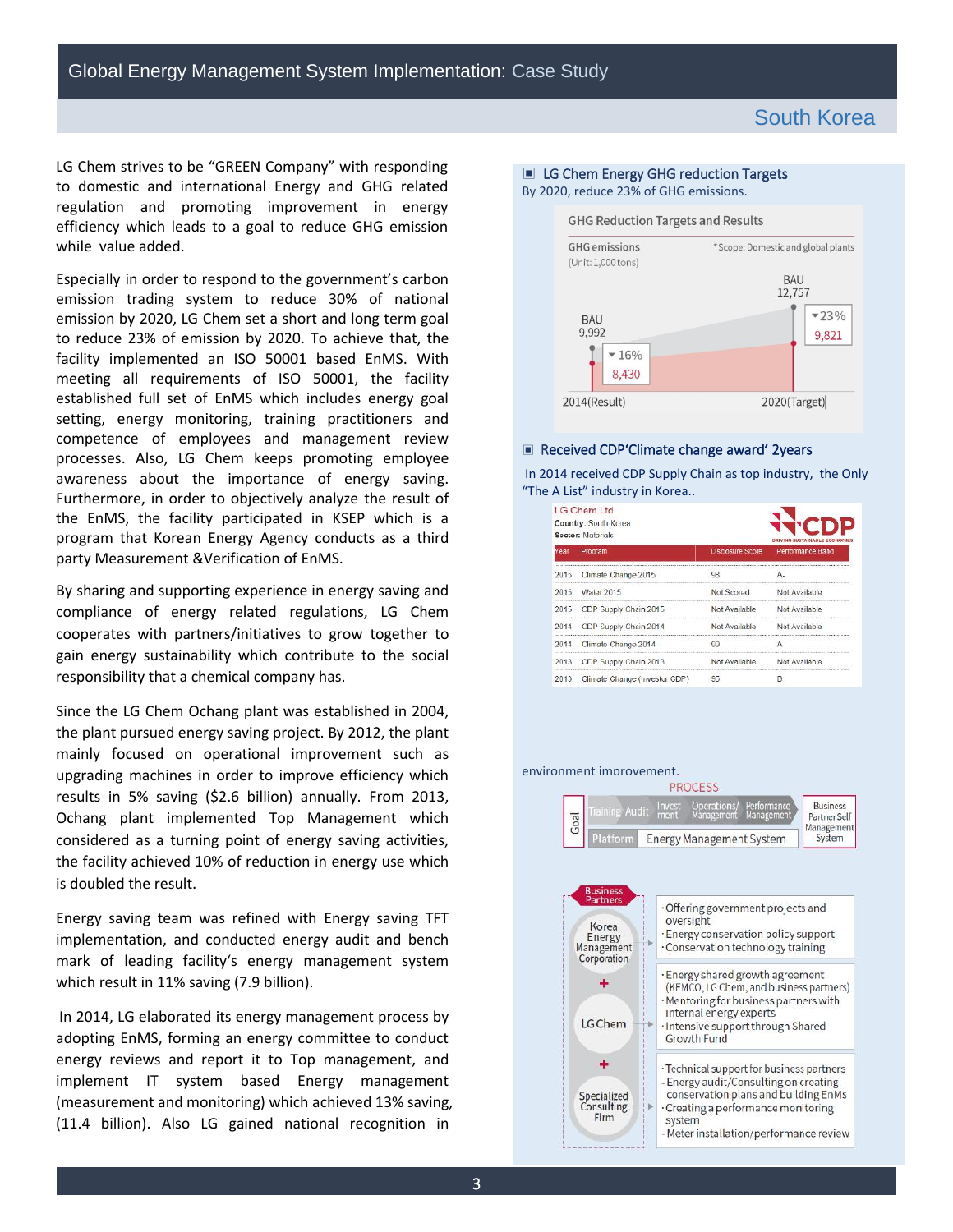Superior Energy Management system by Korea Superior Energy Performance (KSEP) project which is conducted by Korea Energy Agency (KEA) since it achieved 9.39% saving.

# Keys to Success

- Ochang plant's EnMS was supported and encouraged by Top management, and all employees' awareness about Energy efficiency made this project successful.
- By Adopting ISO 50001 and KSEP, the facility is able to analyze with more reliable resources which leads to reduce energy loss and to find more energy saving opportunities.
- Successful adoption of ISO 50001 and KSEP, contributed to LG Chem's reputation/image as Green, environmental friendly company which makes us to increase its competitive ness globally.
- Energy saving affects the customer price, which leads LG produce more sophisticated products with lower cost, which makes the product more competitive globally.

# *Energy sector. Energy saving is our new product of LG chem." "LG needs to be a global leading figure in*

*—LG Chem CEO JinsooPark, Energy Committee* 

# EnMS Development and Implementation

 LG Chem Ochang Plant achieved reduction of energy use cost by 10% each year. In 2014 the plant achieved energy cost reduction by 13% (\$9.5million) and by 11% (\$7.0 million) in 2015. Since the plant participated in KSEP, it achieved 9.39% saving in 2014, and 8.29% in 2015 which made them to earn certificate as Superior Energy Management system.

 The plant has energy committee and energy (practitioner) team as energy management system's operating team. Energy committee is top level decision making committee which discuses, reviews and makes a decision on energy saving actives and issues. Monthly the committee shares practical figures on energy use /saving, status changes, energy related regulations, best practice in energy saving. Energy <practitioner> team is the group applying energy management system in real life. The team takes a role of establishing practical response to energy related regulation, seeking further energy saving opportunities,

#### ▣ Ochang plant Energy Management History

#### History of energy reduction approach



#### ▣ Energy committee Oraganization

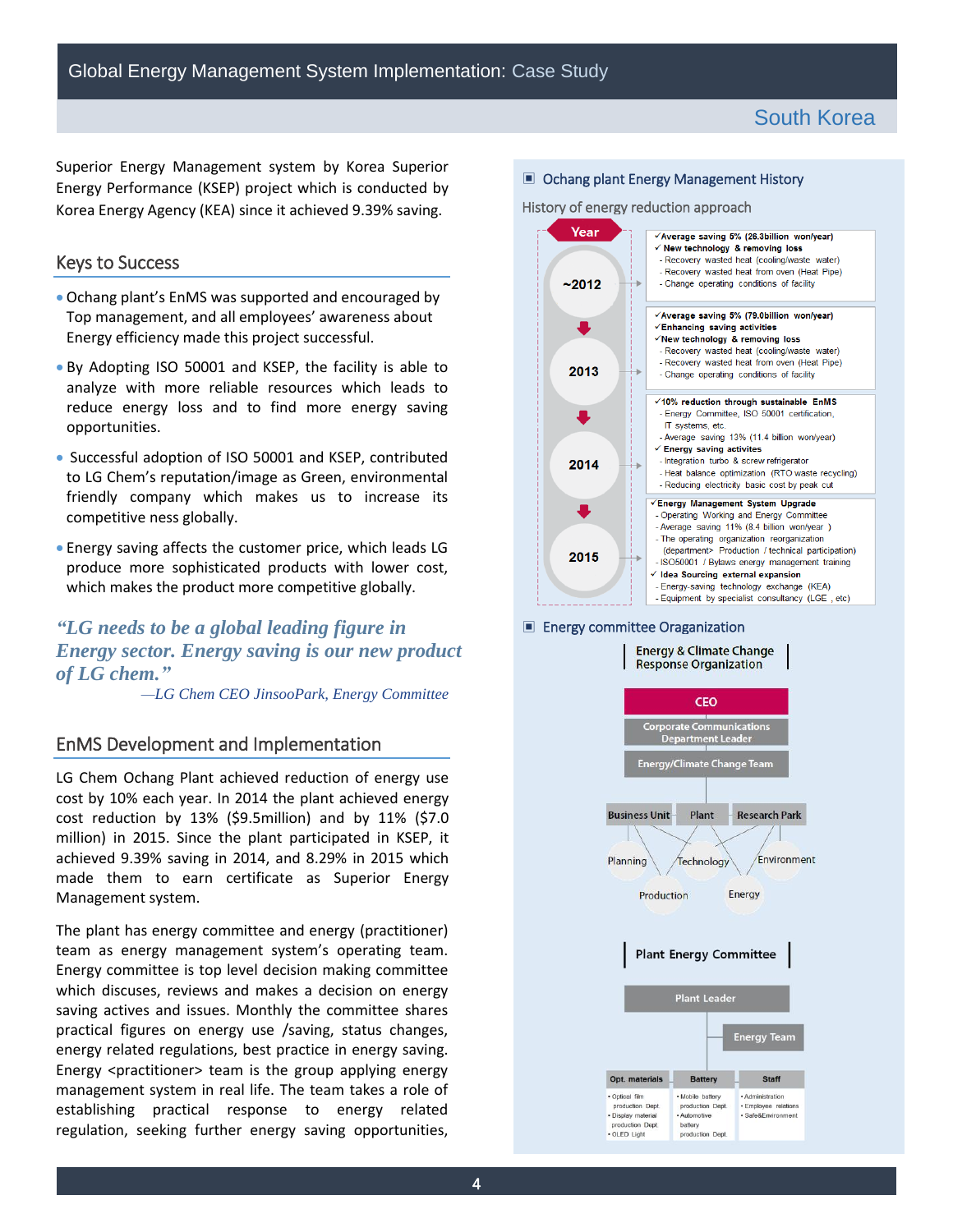and carrying on the projects. Suggested projects form energy teams are brought up in Energy committee for decision making. If energy committee decided to conduct the suggested projects, the project would be announced to all employees for awareness.

 In order to conduct the enacted project in all plants, through video conference, plants in foreign countries such as China would be informed about this as well. Furthermore, energy management system's result will be reviewed in annual energy committee which is led by top management for promoting continual support from top management.

 LG Chem Ochang plant conducts energy review and planning session from November to December annually. By Setting the previous year's energy use analysis as an

 energy baseline, the plant establishes the coming year's energy use plan with prediction and analysis of each month's trends in regard to future production plan and energy cost change. Change in plan is managed and categorized with energy saving, operation rate changes, energy cost changes, and extra sector.

 Based on a measurement by energy source, the plant creates an energy map and calculates significant energy in which are able to monitor real-time energy use at all levels established for promoting more systematic energy management and continuous employees' interest in energy. Energy performance management, real-time this Web system. Through this system, internal energy saving project such as management of Energy dependent variables and analysis of energy loss has been established. Furthermore, the plant conducts energy audit every 5 (ESP) led by Korea Energy Agency, and gets third party regards to energy use and its potential. In order to conduct more detailed and reliable energy review, energy meters have been installed. Additionally, a web based energy management IT system with high accessibility was energy use management, equipment with significant energy use operational status management are included in years, participates in Energy Saving through Partnership professional consulting.

 Energy saving projects from various sources go through business review. If the Return on Investment (ROI) is under 2 years, we categorize and conduct energy saving projects under short term planning. Projects with 3 years or more of ROI go under the mid-long term planning.





▣ Energy Storage System (ESS)

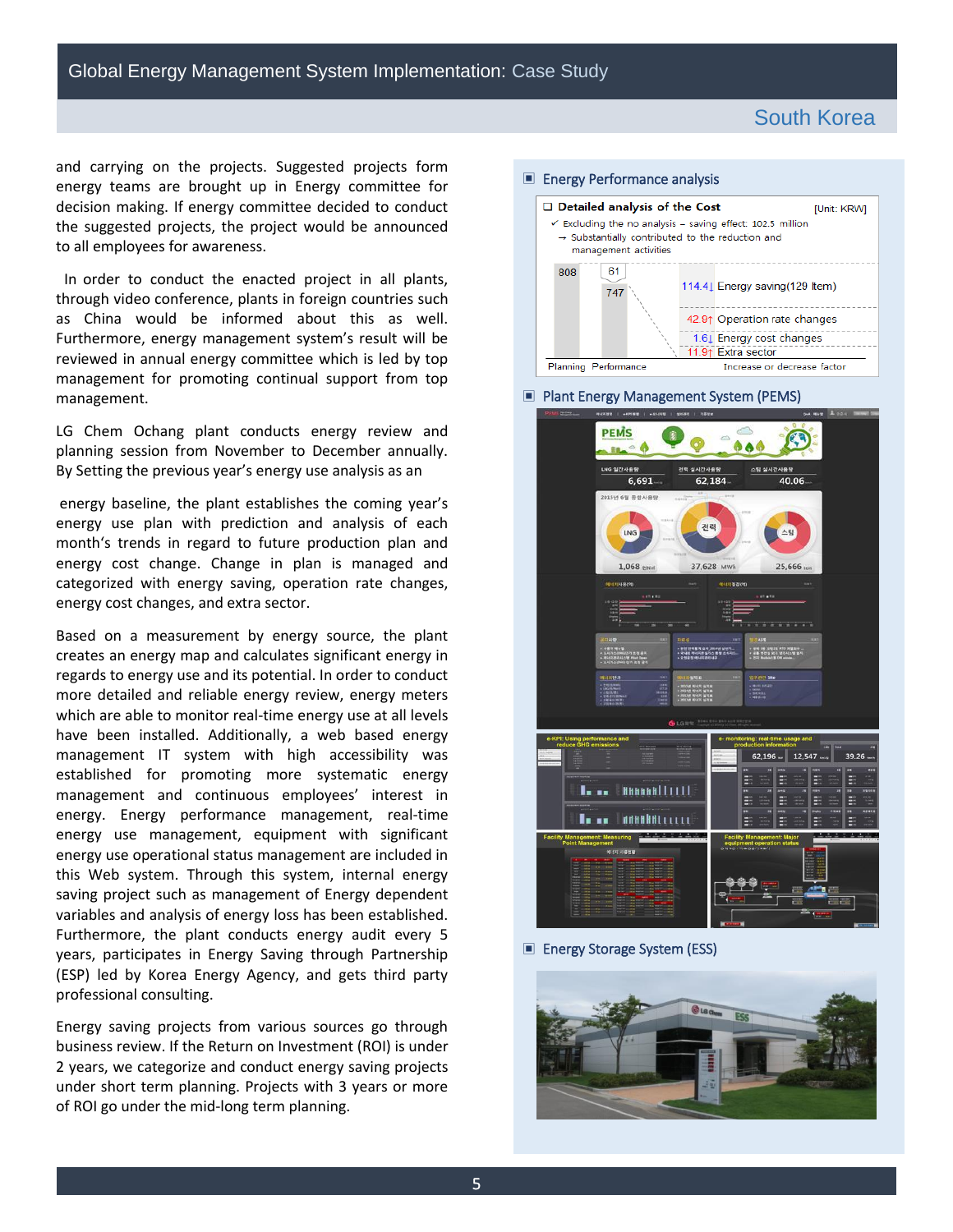Main energy saving project is installation of energy efficient equipment, such as improvement in industrial air chiller improvement with water control. As battery manufacture, the plant installed Energy Storage System (ESS) for recognition as a green company and contributed conditioning for clean room, waste heat recovery system, to electricity peak reduction.

 The LG Chem Ochang plant has successfully implemented management such as Energy management standard, and ISO 50001 with background of implementation of ISO 9001, ISO 14001, OSHAS 18001, and ISO 27001. Energy operational guidance of significant energy use equipment and all the related processes are standardized with continuous training and internal auditing,

 In order to verify all energy saving results which came out from the adoption of energy management systems more concisely, the plant participated in KSEP, which is a program that help to verify energy saving by establishing statically useful linear regression model in regard to energy use from the past and its dependent variables. If the energy saving rate is over 3%, Korea Energy Agency system certificate". LG Chem Ochang plant has received energy saving 9.39% 2014 and 8.29% in 2015. will certify the facility with "Superior energy management "Superior Energy management system certificate" with

# *"By participating in KSEP, LG Chem's efforts and its best performance in energy saving has been recognized"*

 *—LG Chem CEO JinsooPark, Korea Superior Energy management performance ceremony* 

*"With a good example of LG Chem, We will expand KSEP to various industries which strive to actively work on improvement of energy efficiency."* 

 *Korea Superior Energy management performance ceremony*  —Korea Energy Agency CEO Byun, Jong-Rip,

#### Introduction of Energy team

 As an elite engineering team in LG Chem, with objective "Utility production cease 0" the Ochang Plant energy team place a role in providing and managing energy resources. The team also responds to emission trading, as adopting



#### ▣ Ochang Plant Energy Team